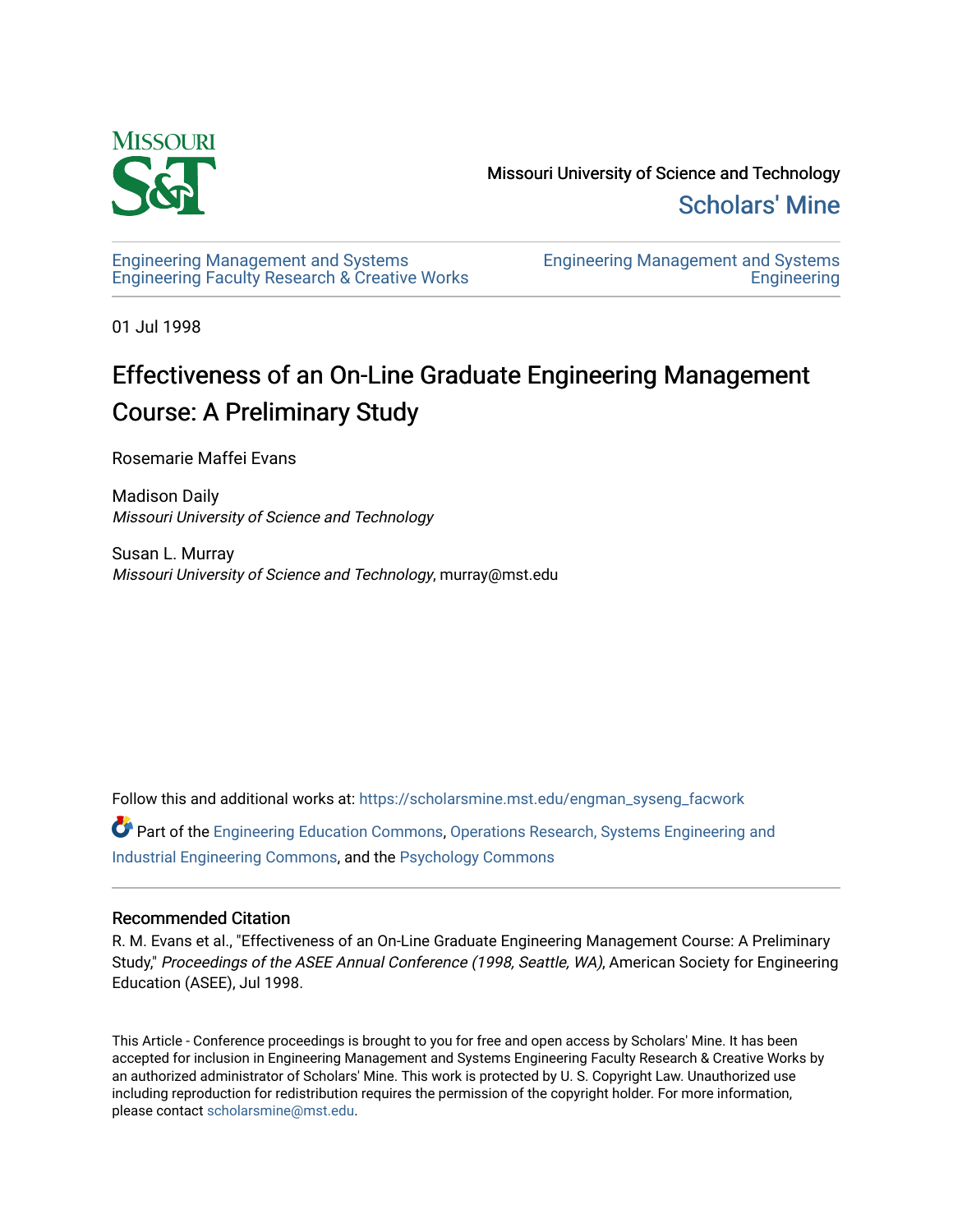## **The Effectiveness of An On-Line Graduate Engineering Management Course: A Preliminary Study**

#### **Rosemarie M. Evans, Madison Daily, PhD, Susan L. Murray; PhD, P.E. University of Missouri - Rolla**

#### **Abstract**

In the summer of 1997, the University of Missouri-Rolla's (UMR) Engineering Management Department began offering its first completely Web-based course. This graduate level course, Advanced Production Management, was designed to utilize a combination of Web-based tools to create a conducive, yet non-traditional, learning environment for its students. The students in the course did not physically have to attend any lectures and only met for an initial and final class period. The remainder of the course was conducted exclusively via Web-based tools. Accordingly, the Engineering Management Department commenced a research effort to determine the effectiveness of this new learning environment. This paper will discuss the initial results of this study, based on the first of three consecutive offerings of this course. Specifically, this paper addresses student subjective expectations and corresponding experiences as to the time required and learning effectiveness in comparison to a traditional, in-class, course. In addition, the expectations and learning experiences as related to specific Web-based tools are examined.

#### **Introduction**

Khan noted that the Internet is increasingly becoming an influential medium for delivering "dynamic and global education" while concurrently enabling students and instructors to interact regardless of time or place.<sup>1</sup> In the past several years, the use of Internet technology, enabling the connection between individual computer networks, has exploded in the United States and around the world. From electronic commerce to education, the Internet has become a vital resource to companies, government, and academia. In the academic community, there is much fanfare and excitement concerning its revolutionary implications for educational improvements. However, there exists little overwhelming evidence that this technology actually increases the learning effectiveness in comparison to traditional, classroom, teaching tools.

Many definitions of an Internet-based, or web-based, course exist in the literature. Depending on which subset of Web tools is chosen, Internet-based courses can range from those totally Internet dependent to those which just supplement traditional lectures with complementary Internet-based material. In the former case, a course is taught entirely across the Internet and does not require any physical interaction between students and teachers, as all communications are performed electronically. In the latter case, a professor might complement his or her campus course with an Internet site or "Web page" containing such information as the class syllabus, assignments, and announcements.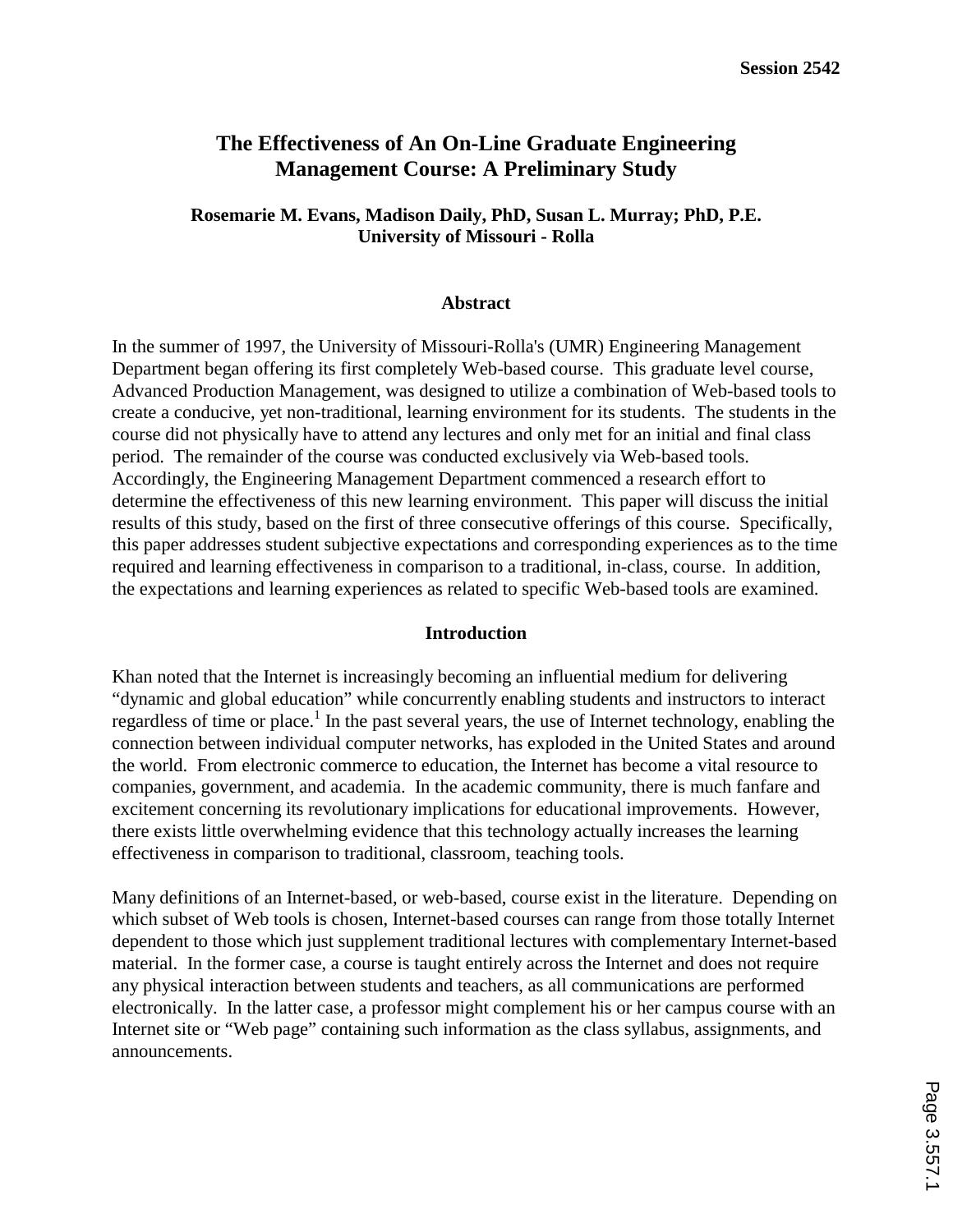### **UMR's Advanced Production Management Course and the Internet**

The Engineering Management Department's Advanced Production graduate level course used in this research provides an overview of a production manager's responsibilities. Topics covered in this course include decision theory, forecasting, total quality management, statistical process control, acceptance sampling, product design, process selection, facilities layout, location planning, aggregate planning, material requirements planning, scheduling, and project management.

The Advanced Production Management is currently taught both in the traditional classroom setting and the Internet-based environments. The Internet-based course utilizes an Internet site where its "homepage" resides. The material "on-line" was designed and created at UMR using Microsoft's FrontPage software. This homepage includes links to the class syllabus, assignment lists with instruction, grading policies, the class ChatRoom, class lectures and quizzes.

The lecture and quiz modules created by Lotus ScreenCam software are available via the Internet. These modules are in a compressed data format and therefore require the student to have decompression or "unzip" software on his or her computer. The modules, which contain both video and audio information, resemble a Microsoft PowerPoint presentation with associated audio instruction. In addition, both audio and visual components of each presentation are synchronized with prerecorded cursor movements. Students are able to stop the lecture or quiz at any time and repeat if necessary. There is an option for students to purchase the lecture and quiz material on CD-ROM. This option is for students who choose to avoid possible delays in downloading compressed or "zip" formatted modules. Notably, all students in this study chose to use the CD-ROM version, thus limiting any potential Internet access problems.

The students in this Internet-based course are required to purchase a textbook, supplementary case-book, and prepared class notes. The prepared class notes, created by the instructor, contain all visual lecture material in addition to homework answers. On the first day of class, the instructor meets with the students at an on-campus site to provide an introduction to the course format and the Internet-based tools used for this course. There is no further meeting of the Internet-based class until the last day of the semester on which the final examination is administered. Interactions between students and instructor and among students are encouraged to be done electronically via the ChatRoom or Email. The Chatroom was created using Allaire "Forums" software. As an option for students less familiar with the technology, the course instructor is available via phone and fax or, if necessary, at assigned office hours. During the semester, there are two group assignments for which students have the option to communicate with each other either electronically or face-to-face.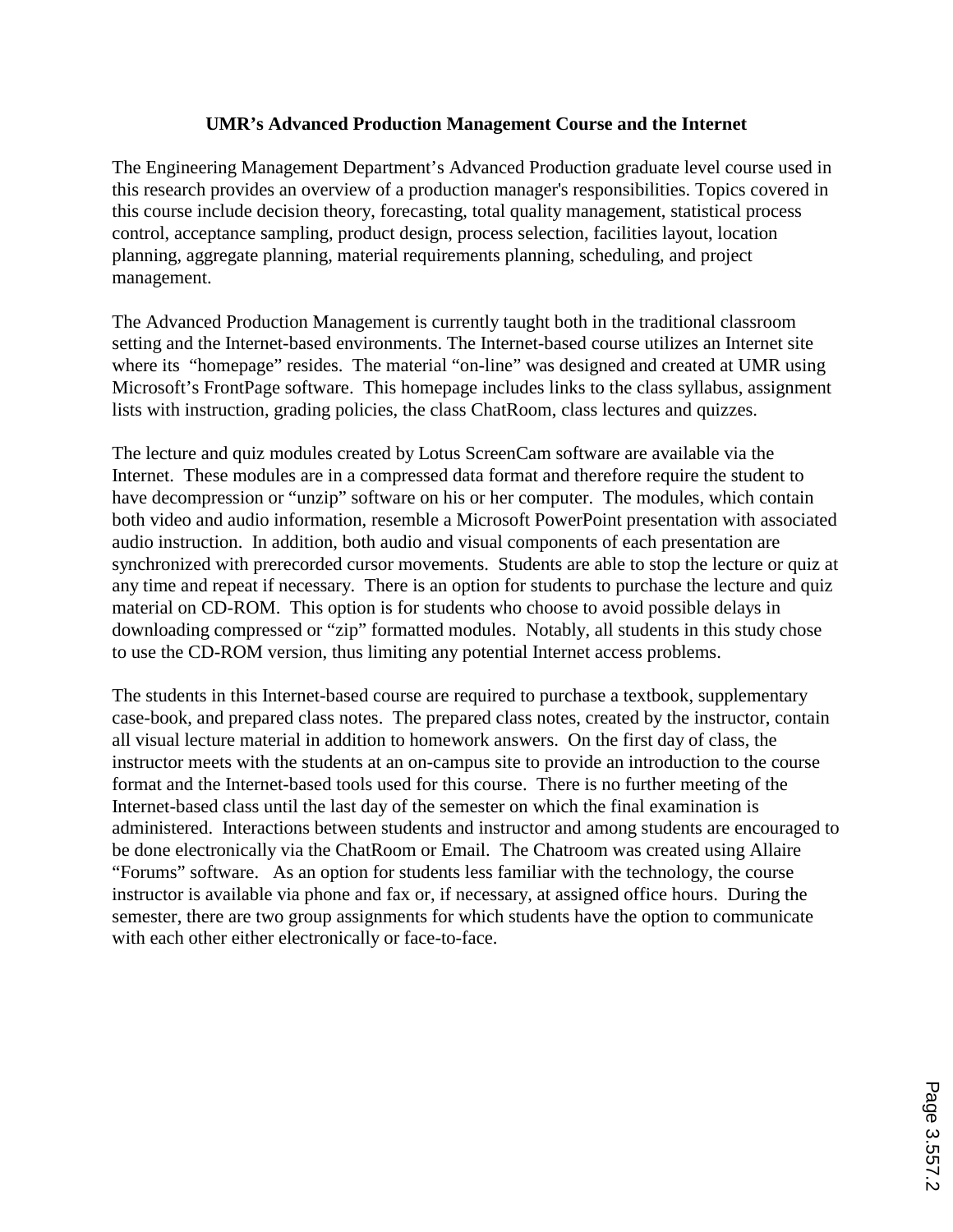#### **Overview of Research**

UMR is conducting an ongoing research effort to determine the effectiveness of Internet-based technology for "improved learning" in engineering education. Over one hundred students will be involved in this study. Due to the complexity of defining "effectiveness", there are many facets which need to be addressed including class performance, fulfillment of student expectations, and potential effects from student backgrounds. To assist in evaluating learning effectiveness, the following four areas were investigated: a) the time required for the course, b) overall learning experience, c) the effectiveness for aiding course material comprehension using specific instructional tools including video lectures, Email, and ChatRoom, and d) level of satisfaction related to a specific tool utilized by the instructor including video lectures, Email, and ChatRoom.

#### **Preliminary Results**

This paper will only discuss the preliminary results regarding the expectations and experiences of the first class of Advanced Production Management students taught via Internet-based technologies. This first Internet-based class contained 22 students pursuing M.S. degrees in Engineering Management.

Several surveys were created and subsequently administered to the Internet-based class students. For this paper, we'll discuss just two; the "Student Expectations" survey administered on the first day and the "Student Final Experiences" survey administered on the last day of class. To capture student expectations, the following questions in Table 1 were asked. In determining the fulfillment of student expectations, student experiences were recorded by rephrasing the expectations questions as shown in Table 2. To allow for future statistical comparisons, all questions were accompanied by a set of answers from which the students could chose from. In addition, student explanations regarding the reasoning behind their answers were recorded.

## **Table 1: Student Expectations**

| <b>Questions</b>                                                                                                       |  |  |  |  |
|------------------------------------------------------------------------------------------------------------------------|--|--|--|--|
| Q1. In comparison to traditional in class lecture courses, what are your expectations as to the time required for this |  |  |  |  |
| Internet-based course?                                                                                                 |  |  |  |  |
| Q2. In comparison to traditional in-class lecture courses, what are your expectations as to your overall learning      |  |  |  |  |
| effectiveness for an Internet-based course?                                                                            |  |  |  |  |
| Q3. For each tool noted (Digitized Lectures, Email and ChatRoom), Lexpect the tool to be effective for aiding my       |  |  |  |  |
| comprehension of the material in this Internet-based course.                                                           |  |  |  |  |
| Q4. For each tool noted (Digitized Lectures, Email and ChatRoom), I expect the tool to have a high level of            |  |  |  |  |
| satisfaction for this Internet-based course.                                                                           |  |  |  |  |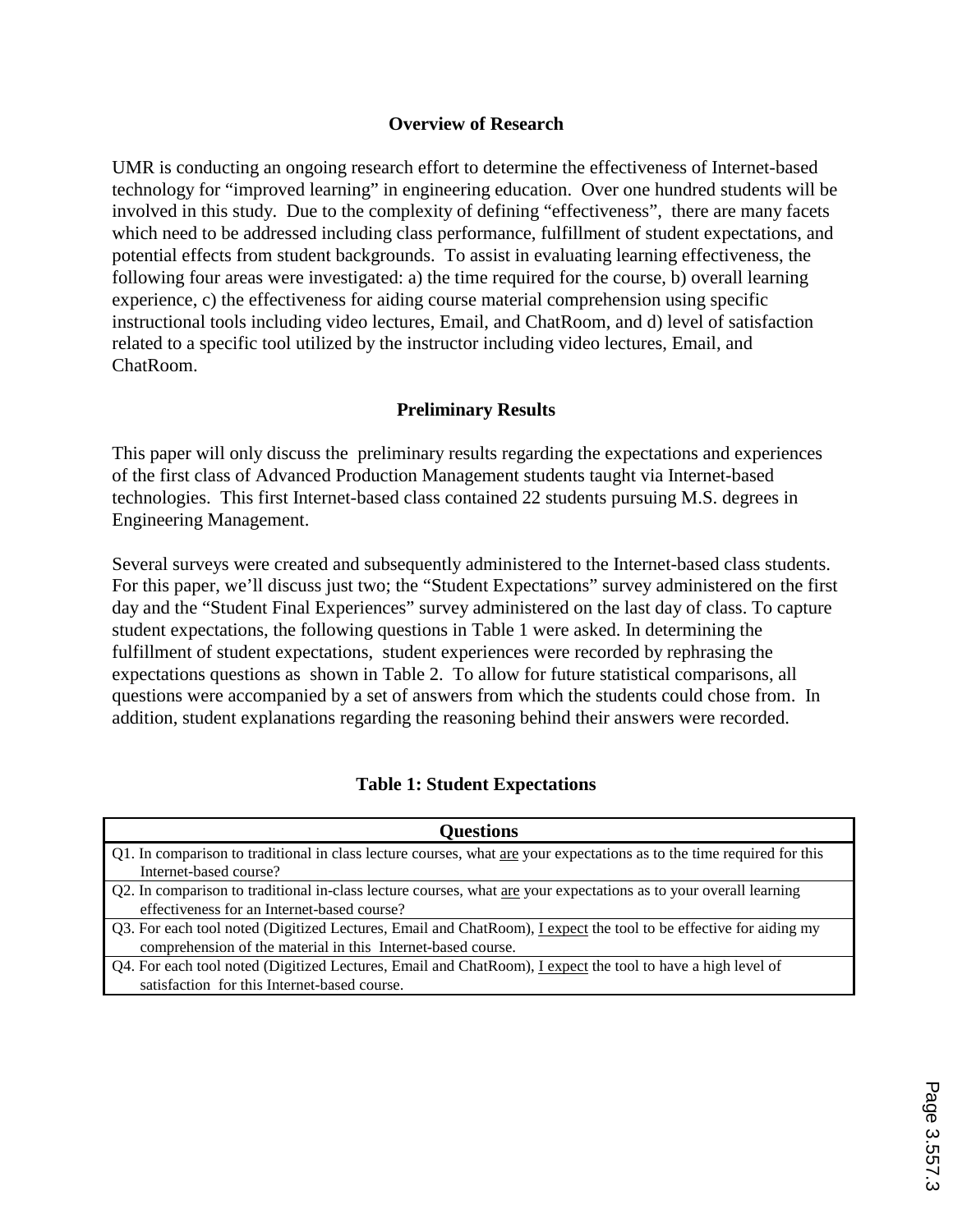## **Table 2: Student Experiences**

| <b>Questions</b>                                                                                                        |  |  |  |  |
|-------------------------------------------------------------------------------------------------------------------------|--|--|--|--|
| Q1. In comparison to traditional in class lecture courses, what was your experience as to the time required for this    |  |  |  |  |
| Internet-based course?                                                                                                  |  |  |  |  |
| Q2. In comparison to traditional in-class lecture courses, what was your experience as to the learning effectiveness of |  |  |  |  |
| this Internet-based course?                                                                                             |  |  |  |  |
| Q3. For each tool noted (Digitized Lectures, Email and ChatRoom), the tool was effective for aiding my                  |  |  |  |  |
| comprehension of the material in this Internet-based course.                                                            |  |  |  |  |
| Q4. For each tool noted (Digitized Lectures, Email and ChatRoom), the tool had a high level of satisfaction for this    |  |  |  |  |
| Internet-based course.                                                                                                  |  |  |  |  |

Due to uncontrollable factors, only 19 of the original 22 students responded to the "Student Final Experiences" survey. A summary of student expectations and experiences are found in Table 3 and Table 4, respectively.

| <b>Questions</b>                                      | <b>Expectations of 22 Students</b>                      |                                           |             |                 |  |
|-------------------------------------------------------|---------------------------------------------------------|-------------------------------------------|-------------|-----------------|--|
| In comparison to traditional in class lecture         | The course would require:                               |                                           |             |                 |  |
| courses, what are your expectations as to the time    | $1(4.5\%)$<br>significantly less time                   |                                           |             |                 |  |
| required for this Internet-based course?              | 6 (27.3%) less time                                     |                                           |             |                 |  |
|                                                       | $3(13.6%)$ same amount of time                          |                                           |             |                 |  |
|                                                       | 7 (31.8%) more time                                     |                                           |             |                 |  |
|                                                       | 4 (18.2%) significantly more time                       |                                           |             |                 |  |
|                                                       | Not sure or No Opinion<br>$1(4.5\%)$                    |                                           |             |                 |  |
| In comparison to traditional in-class lecture         | I expect this course would be:                          |                                           |             |                 |  |
| courses, what are your expectations as to your        | $0(0.0\%)$<br>a significantly less effective experience |                                           |             |                 |  |
| overall learning experience for an Internet-based     | 7 (31.8%) a less effective experience                   |                                           |             |                 |  |
| course?                                               | 4 (18.2%) same experience                               |                                           |             |                 |  |
|                                                       | 8 (36.4%) a more effective experience                   |                                           |             |                 |  |
|                                                       | $1(4.5\%)$                                              | a significantly more effective experience |             |                 |  |
|                                                       | Not sure or No Opinion<br>$2(9.1\%)$                    |                                           |             |                 |  |
| For each tool noted (Digitized Lectures, Email        |                                                         | <b>Digitized</b>                          |             |                 |  |
| and ChatRoom), I expect the tool to be effective      | <b>Response</b>                                         | <b>Lectures</b>                           | Email       | <b>ChatRoom</b> |  |
| for aiding my comprehension of the material in        | <b>Strongly Disagree</b>                                | $0(0.0\%)$                                | $0(0.0\%)$  | $0(0.0\%)$      |  |
| this Internet-based course.                           | Disagree                                                | $2(9.1\%)$                                | $2(9.1\%)$  | $2(9.1\%)$      |  |
|                                                       | No Opinion                                              | 5(22.7%)                                  | 4(18.2%)    | 11 (50.0%)      |  |
|                                                       | Agree                                                   | 13 (59.1%)                                | 14 (63.6%)  | 6(27.3%)        |  |
|                                                       | <b>Strongly Agree</b>                                   | $2(9.1\%)$                                | $2(9.1\%)$  | 3(13.6%)        |  |
| For each tool noted (Digitized Lectures, Email        |                                                         | <b>Digitized</b>                          |             |                 |  |
| and ChatRoom), <i>Lexpect</i> the tool to have a high | <b>Response</b>                                         | <b>Lectures</b>                           | Email       | <b>ChatRoom</b> |  |
| level of satisfaction for this Internet-based         | <b>Strongly Disagree</b>                                | $1(4.5\%)$                                | $1(4.5\%)$  | $1(4.5\%)$      |  |
| course.                                               | Disagree                                                | $1(4.5\%)$                                | $1(4.5\%)$  | $2(9.1\%)$      |  |
|                                                       | No Opinion                                              | 8 (36.4%)                                 | 4(18.2%)    | 8 (36.4%)       |  |
|                                                       | Agree                                                   | 11 (50.0%)                                | 12 (54.6%)  | $8(36.4\%)$     |  |
|                                                       | <b>Strongly Agree</b>                                   | $1(4.5\%)$                                | $4(18.2\%)$ | 3(13.6%)        |  |

### **Table 3: Student Expectations**

(Percentages may not equal 100% due to rounding error of +/- 0.1%)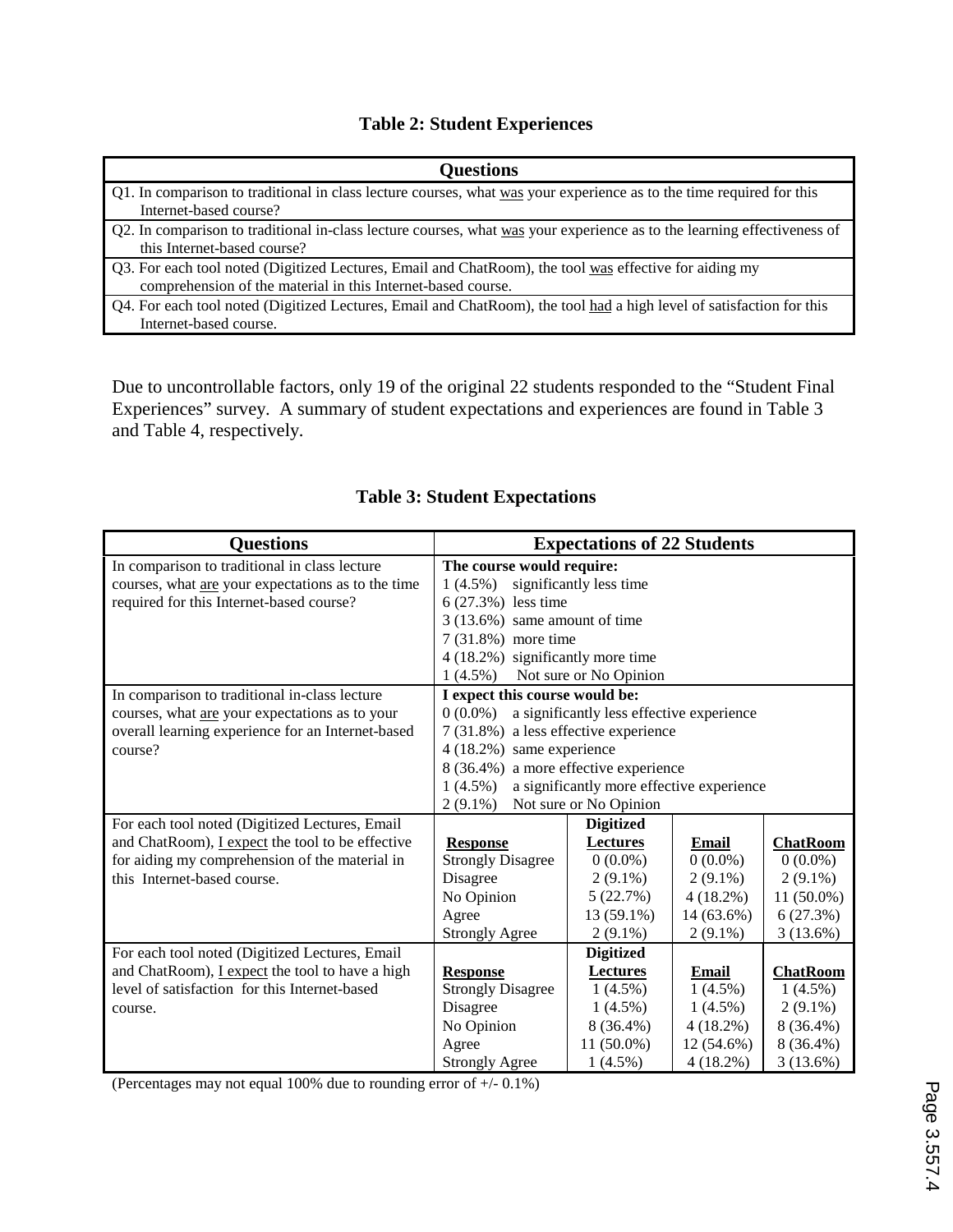| <b>Questions</b>                                   | <b>Experiences of 19 Students</b>                   |                  |              |                 |  |
|----------------------------------------------------|-----------------------------------------------------|------------------|--------------|-----------------|--|
| In comparison to traditional in class lecture      | The course would require:                           |                  |              |                 |  |
| courses, what were your expectations as to the     | 1 (5.3%) significantly less time                    |                  |              |                 |  |
| time required for this Internet-based course?      | 9 (47.4%) less time                                 |                  |              |                 |  |
|                                                    | $6(31.6%)$ same amount of time                      |                  |              |                 |  |
|                                                    | 2 (10.5%) more time                                 |                  |              |                 |  |
|                                                    | 1 (5.3%) significantly more time                    |                  |              |                 |  |
|                                                    | 0 (0.0%) Not sure or No Opinion                     |                  |              |                 |  |
| In comparison to traditional in-class lecture      | This course was:                                    |                  |              |                 |  |
| courses, what were your expectations as to your    | $0(0.0%)$ a significantly less effective experience |                  |              |                 |  |
| overall learning experience for an Internet-based  | 2 (10.5%) a less effective experience               |                  |              |                 |  |
| course?                                            | $6(31.6%)$ same experience                          |                  |              |                 |  |
|                                                    | 10 (52.6%) a more effective experience              |                  |              |                 |  |
|                                                    | 1 (5.3%) a significantly more effective experience  |                  |              |                 |  |
|                                                    | 0 (0.0%) Not sure or No Opinion                     |                  |              |                 |  |
| For each tool noted (Digitized Lectures, Email     |                                                     | <b>Digitized</b> |              |                 |  |
| and ChatRoom), the tool was effective for aiding   | <b>Response</b>                                     | <b>Lectures</b>  | Email        | <b>ChatRoom</b> |  |
| my comprehension of the material in this Internet- | <b>Strongly Disagree</b>                            | $0(0.0\%)$       | $1(5.3\%)$   | $1(5.3\%)$      |  |
| based course.                                      | Disagree                                            | $0(0.0\%)$       | $1(5.3\%)$   | 5(26.3%)        |  |
|                                                    | No Opinion                                          | $0(0.0\%)$       | 7(36.7%)     | $8(42.1\%)$     |  |
|                                                    | Agree                                               | $9(47.4\%)$      | $9(47.4\%)$  | 5(26.3%)        |  |
|                                                    | <b>Strongly Agree</b>                               | 10 (52.6%)       | $1(5.3\%)$   | $0(0.0\%)$      |  |
| For each tool noted (Digitized Lectures, Email     |                                                     | <b>Digitized</b> |              |                 |  |
| and ChatRoom), the tool had a high level of        | <b>Response</b>                                     | <b>Lectures</b>  | <b>Email</b> | <b>ChatRoom</b> |  |
| satisfaction for this Internet-based course.       | <b>Strongly Disagree</b>                            | $0(0.0\%)$       | $1(5.3\%)$   | $1(5.3\%)$      |  |
|                                                    | Disagree                                            | $0(0.0\%)$       | $0(0.0\%)$   | $4(21.1\%)$     |  |
|                                                    | No Opinion                                          | $0(0.0\%)$       | 5(26.3%)     | $10(52.6\%)$    |  |
|                                                    | Agree                                               | 10(52.6%)        | 11 (57.9%)   | 3(15.8%)        |  |
|                                                    | <b>Strongly Agree</b>                               | $9(47.4\%)$      | $2(10.5\%)$  | $1(5.3\%)$      |  |

#### **Table 4: Student Experiences**

(Percentages may not equal 100% due to rounding error of +/- 0.1%)

#### **Summary**

From the data collected, one can conclude that more than 50% of the class expected that the course would require more or significantly more time. However, upon the completion of the course, only about 16% of the students felt this way. In relation to overall effectiveness, nearly a third of the student expected the course to be less effective while nearly another third expected the course to be more effective . Upon completion, only 11% believed the class was a less effective learning experience while nearly 58% believed the class was a more or significantly more effective learning experience. Regarding the effectiveness for aiding course material comprehension and level of satisfaction using specific instructional tools student, the responses suggest that the majority of students believed that the digitized lectures were effective. In addition, from the data collected, the students preferred Email over the ChatRoom environment.